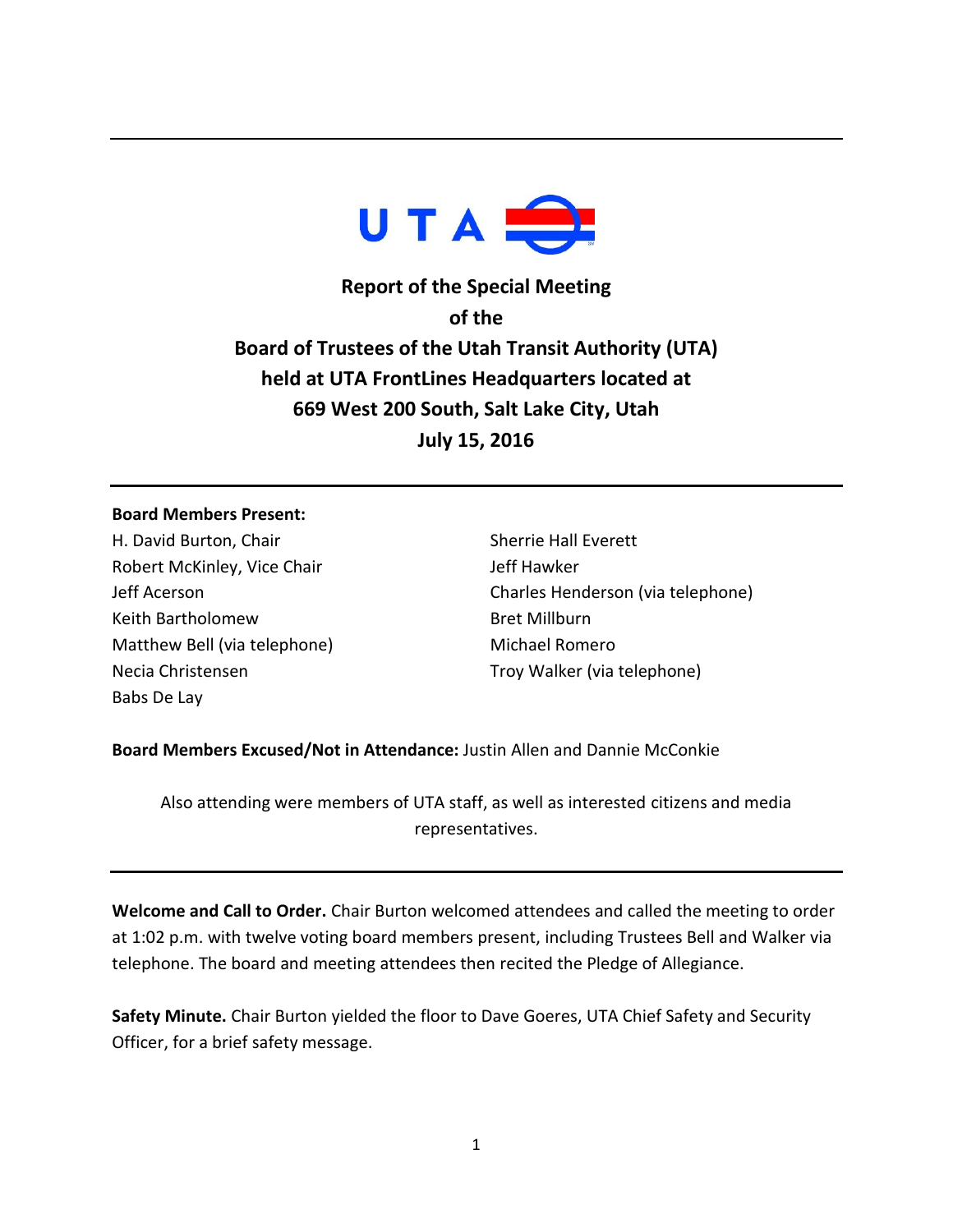At the request of Trustee De Lay, the Chair asked for a moment of silence to honor the police officers who fell in the recent shooting in Dallas and as well as the victims of the terror attack in Nice, France.

Trustee Henderson joined the meeting via telephone at 1:10 p.m.

**General Public Comment Period.** Andrea Packer, in the capacity of acting secretary to the board, announced the names of those who submitted a request to make public comment. Public comment was given by Tammi Diaz, George Chapman, and Claudia Johnson.

**Resolution 2016-07-01: Advanced Funding for Provo-Orem Transportation Improvement Project (TRIP) Work.** Trustee Burton introduced the resolution. He then yielded the floor to Jerry Benson, UTA Interim President/CEO, who displayed a timeline of decision points and public input opportunities on the Provo-Orem TRIP and spoke about the need for advancing the project at the present time. Mr. Benson then read a letter from the executive project partners signed by Teri Newell with the Utah Department of Transportation, Andrew Jackson with the Mountainland Association of Governments, Mayor John Curtis of Provo City, and Mayor Richard Brunst of Orem City. Mr. Benson then invited Provo Mayor John Curtis and Orem Mayor Richard Brunst, who were in attendance at the meeting, to speak. Both mayors spoke in support of Provo-Orem TRIP.

**Public Input.** Andrea Packer, in the capacity of acting secretary to the board, provided a summary of public input received in advance of the meeting indicating there were 181 unique visits to the items for comment page and 400 unique visits to the resolution comment page. In total, 147 comments were received, with 67 supporting the resolution and 80 opposing. In-person public input was given by George Chapman, Lisa Clarke, Cindy Richards, Diane Christensen, George Stewart, David Acheson, Merlin Weekes, Phillip Hinckley, Hugh Bradley, and James Fawcett.

Trustee Henderson left the meeting at 2:25 p.m.

**Board Discussion and Decision/Action.** Following the public input segment, discussion ensued. Questions were posed by the board and answered by staff. Trustee Christensen opined on the success of the MAX bus rapid transit (BRT) line in West Valley City.

Chair Burton paused the board discussion to allow Utah County Commissioner Larry Ellertson to address the board. Commissioner Ellertson spoke in favor of the Provo-Orem TRIP.

Following Commissioner Ellertson's comments, further discussion ensued. Chair Burton yielded the floor a second time to Commissioner Ellertson who provided insight into the